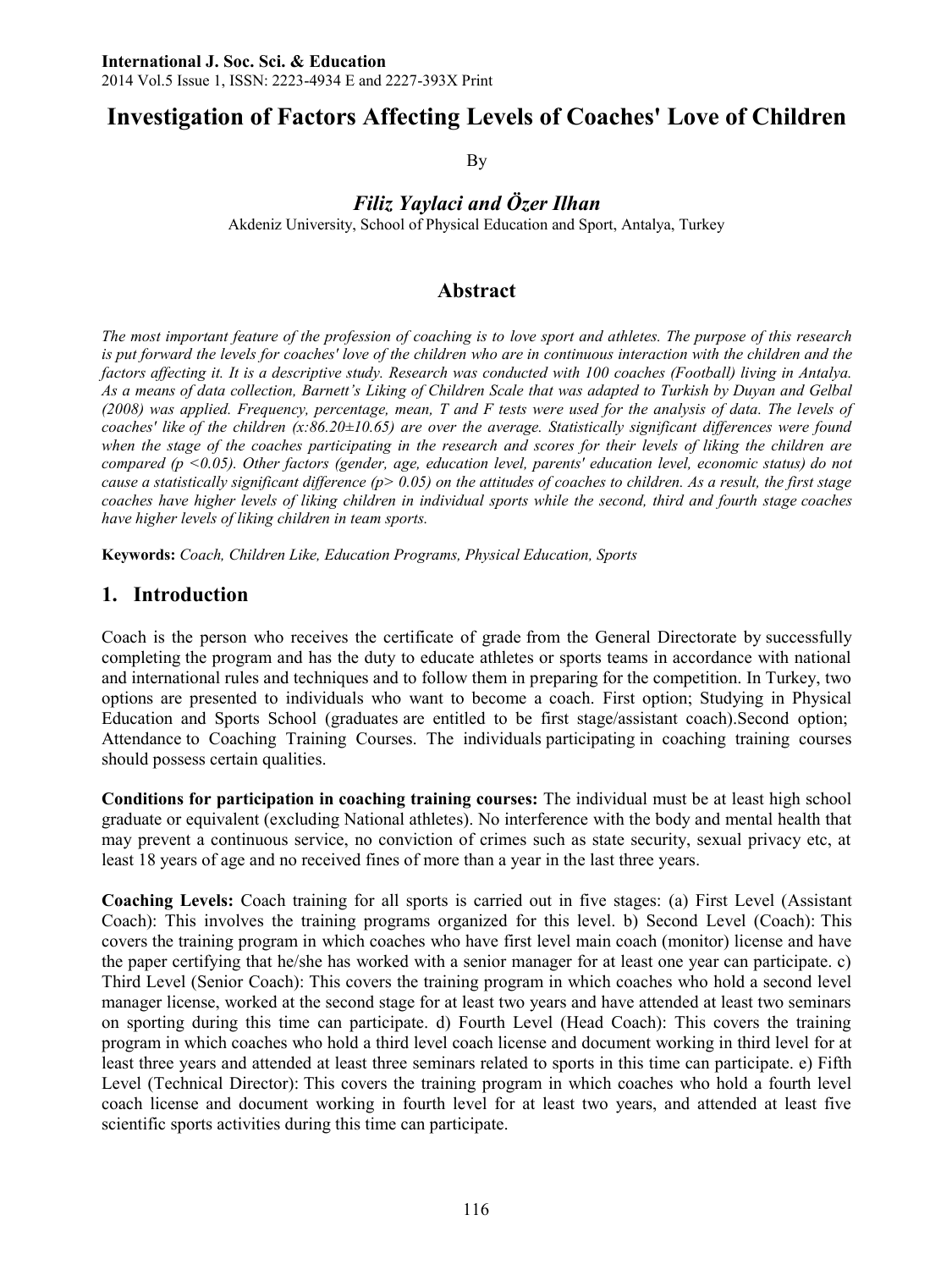In coaching courses, training programs prepared by the General Directorate are implemented. Training Programs consist of classes implemented in basic and specialized training programs.

**Coaching courses training programs:** Programs are divided into Basic education programs and special education programs. a) Basic education programs have Anatomy, Physiology, Practice Information, Nutrition, Sociology, Psychology, Teaching Methods, Techniques Tactics Teaching, Learning Skills, Psychomotor Development, Psychological Help Skills, Measurement and Evaluation, Mental Training, Talent courses. b) Special education programs have 'top-level "training planning and programming, custom fitness, senior technical-tactical, and final project courses.

**Coaching course duration:** 94 hours in the first level, 130 hours the second level, 125 hours in the third level, 157 (Compulsory) +80 (Optional) hours in the fourth level, 95 (Compulsory) +80 (Optional) hours of training time in the fifth level is determined (A.E.Y.2002) Where necessary course hours and / or duration of the course may be extended by the addition of various courses, course names can be changed or removed.

**Coach number in Turkey:** According to 1999 data, 13,976 coaches of 37 sports branches serve in Turkey. There are 6899 coaches in 2001 (Kola, 2001) and according to 2007 data from TUIK coach number is 75984 in 24 sport branches (TUIK, 2007).When compared by the number of athletes in our country according to 1999 data, there is a coach for a total of each nine players (Karahuseyinoglu et al, 2005) and according to 2007 data, approximately a coach for three athletes.

**Coach's Duties:** The most important task of coaches is to steer athletes' physiological and psychological capacity to achieve the highest efficiency in sports and to train athletes in the best way by applying capacity developer's techniques. Considering the specifications required of the profession of coaching an athlete-centered approach can be seen.

Bratton (1978) surveyed 397 school and community sports coaches. Perhaps not surprisingly they identified more child-centred motives: "I love the sport", "to help develop the character of youngsters" and "a challenge to help others improve". The hockey and football coaches were community coaches and rated "my children play" as much more important than did teachers. Gray and Cornish (1986) had similar findings with largely untrained voluntary leaders. Factors influencing the motivations of sports coaches;enjoyment gained from coaching, involvement of own children, career progression, social status achieved from coaching, financial reward, career opportunities and occupational relevance(Lyle, Allison,Taylor,1997).

**Coaches and Love of Children:** According to the definition of profession (ISKUR) Coaches first should like" sports and athletes". In order to be successful, they should be skilled in a particular field of sport. People working in this field serve as an "educator" in a sense. Individuals who love people, can communicate quickly, are capable of transmitting their ideas easily, make it a rule to comply with the principles, is consistent, compatible, reliable, authoritative and have the features to manage a group can be successful and happy in this profession. Sports is a very important mass education tool in society. The location and development of sport in society, traditional sports, games, sports that contribute to the development of the athletes and the Olympics are one of the basic elements of this cultural heritage. Therefore, cultural background and values, active and healthy living, have an important place in the area of learning (M.E.M.,2006). Physical education and sports classes in schools are considered as courses in which children are able to express themselves and show their skills. It occurs that coaches undertook to teach children sports at school and outside of school. With the approach of Comenius (1592-1670), not only the teacher but also the subject and the students are well taken care of in teaching with the principle of "to teach everything to everyone" (Ergun &Ozdas , 1997). Downing, Ryndak, and Clark (2000) emphasize features such as first of all love of children, being able to interact with kids, being , patient, caring kind and flexible in order to be an educator (Duyan&Gelbal, 2008).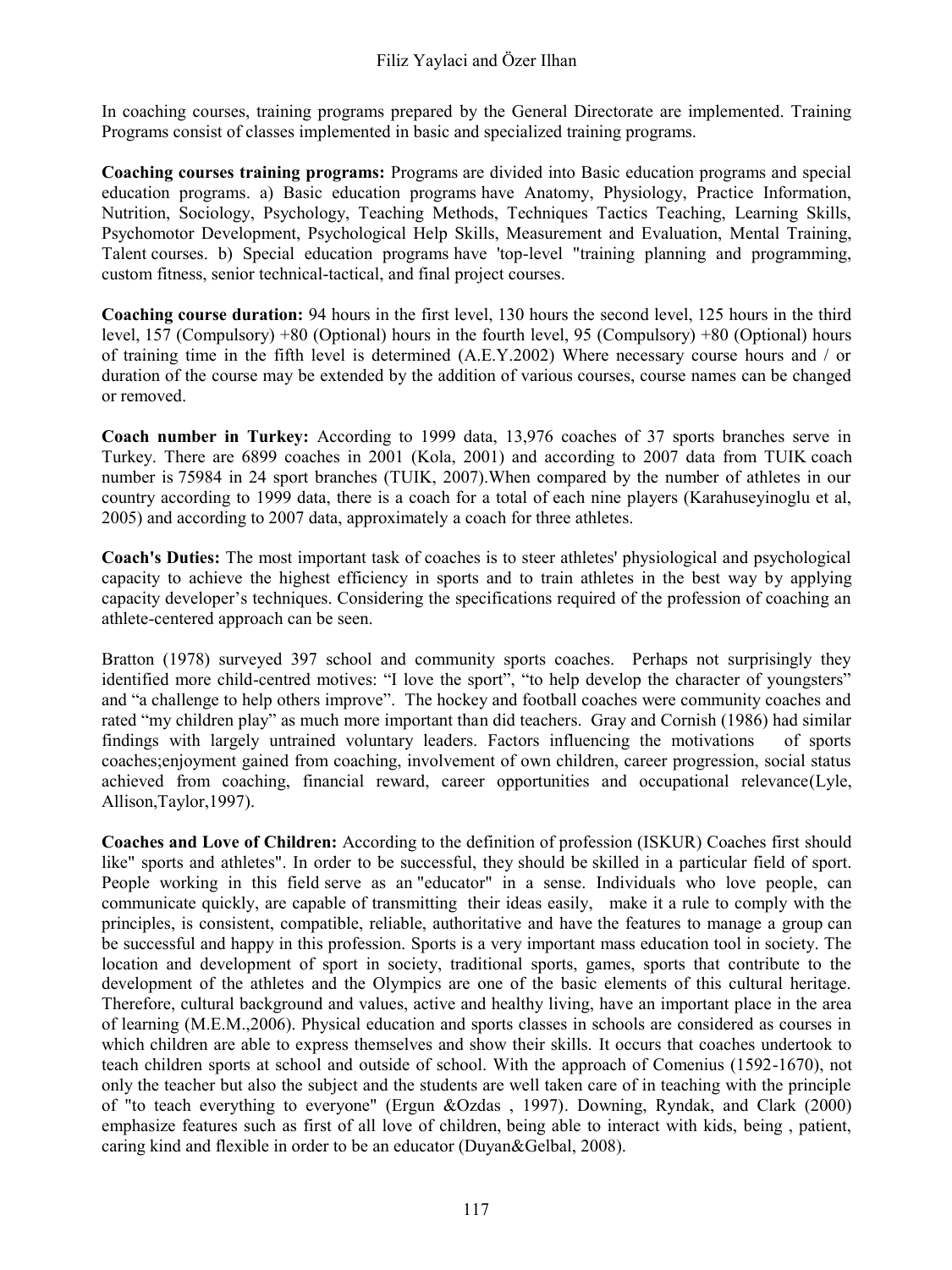Coaches should be knowledgeable on the child and the child's family; family behavior towards their children, the way they show love to their children and their care about their sport (Smith, 2011). Barnett and Sinsini (1990) have been trying to determine whether individuals are showing a positive attitude towards the children or not. They have demonstrated that individual differences (the individual's gender, being with child rearing and child behavior) and a variety of variables are effective in attitudes towards children (Barnett&Sinsini,1990).Seifert (1985) proposes for the staffing of schools that the search of nature of loving children in the person who made the application (Rauch, 2005). No other study on this subject has been found in the literature conducted on coaches.

The purpose of this research is to investigate levels of coaches' love of children and the factors affecting them.

# **2. Method**

It is a descriptive study. The study sample consists of coaches living in Antalya. In 2011, there are a total number of 79 coaches in Antalya Province (GSM, 2011). In Antalya Provincial Directorate of Youth Services and Sports, there are 36 people of the second level, 8 people of the third level, 6 people of the fourth level and one person of the fifth level as a full-time coach in 2014.The number of coaches with first level certification is greater.100 coaches working in different levels have been reached with random sampling.The study uses Barnett's Liking of Children Scale, a 14item, 7point Likerttype scaledesigned to assess the extent to which individuals have a favorable attitude towards children.The Turkish adaptation was made by Duyan and Gelbal (2008).Scale consists of fourteen articles in order to determine the status of individuals' love of children.The scores obtained from the scale ranged from 14 to 98. High scores received from the scale means that a higher level of coaches' love of children; a low score means low level of love of children. The arithmetic average of the scores obtained from the scale according to the specifications of the coaches' love of children were compared. "t" test was used when the category number of the independent variable is two; and "F" test was used when the category number is larger than two.

# **3. Results**

| Table 1: Comparison of the coaches' scores obtained from the scale of the gender |  |  |
|----------------------------------------------------------------------------------|--|--|
|----------------------------------------------------------------------------------|--|--|

|        |        | c             | $\frac{6}{9}$ | X     | SS    |      |      |
|--------|--------|---------------|---------------|-------|-------|------|------|
| Gender | Male   | 33            | 33,0          | 87,61 | 13,92 |      |      |
|        | Female | ∼−<br>67      | 67.0          | 85,51 | 8,65  | .925 | ,357 |
|        | Total  | $100^{\circ}$ | 0.001         | 86,20 | 10.65 |      |      |

According to Table 1, the average of the scores of the coaches obtained from the scale is  $86.20 \pm 10.65$ and minimum 18 and the maximum 98 points. It is observed that scale scores of female coaches who participated in the study  $(x:87.61\pm13.92)$  are slightly higher than men  $(x:85.51\pm8.65)$  (p> 0.05).

|  | Table 2: The comparison of the coaches' scores obtained from the scale according to the age group. |
|--|----------------------------------------------------------------------------------------------------|
|--|----------------------------------------------------------------------------------------------------|

|                      |           |           | $\%$ | X                 | SS   |       |     |
|----------------------|-----------|-----------|------|-------------------|------|-------|-----|
| Age groups $25 \leq$ |           | 52        |      | oп<br>.33         | '.65 | 1,507 | 083 |
|                      | 26-27     | ົາ<br>ر ے |      | $^{\circ}$<br>.26 | 75   |       |     |
|                      | 28-29     | 10        |      | $\pi$<br>oっ       |      |       |     |
|                      | $30 \geq$ |           |      | 22<br>oኅ<br>02.JJ | Q    |       |     |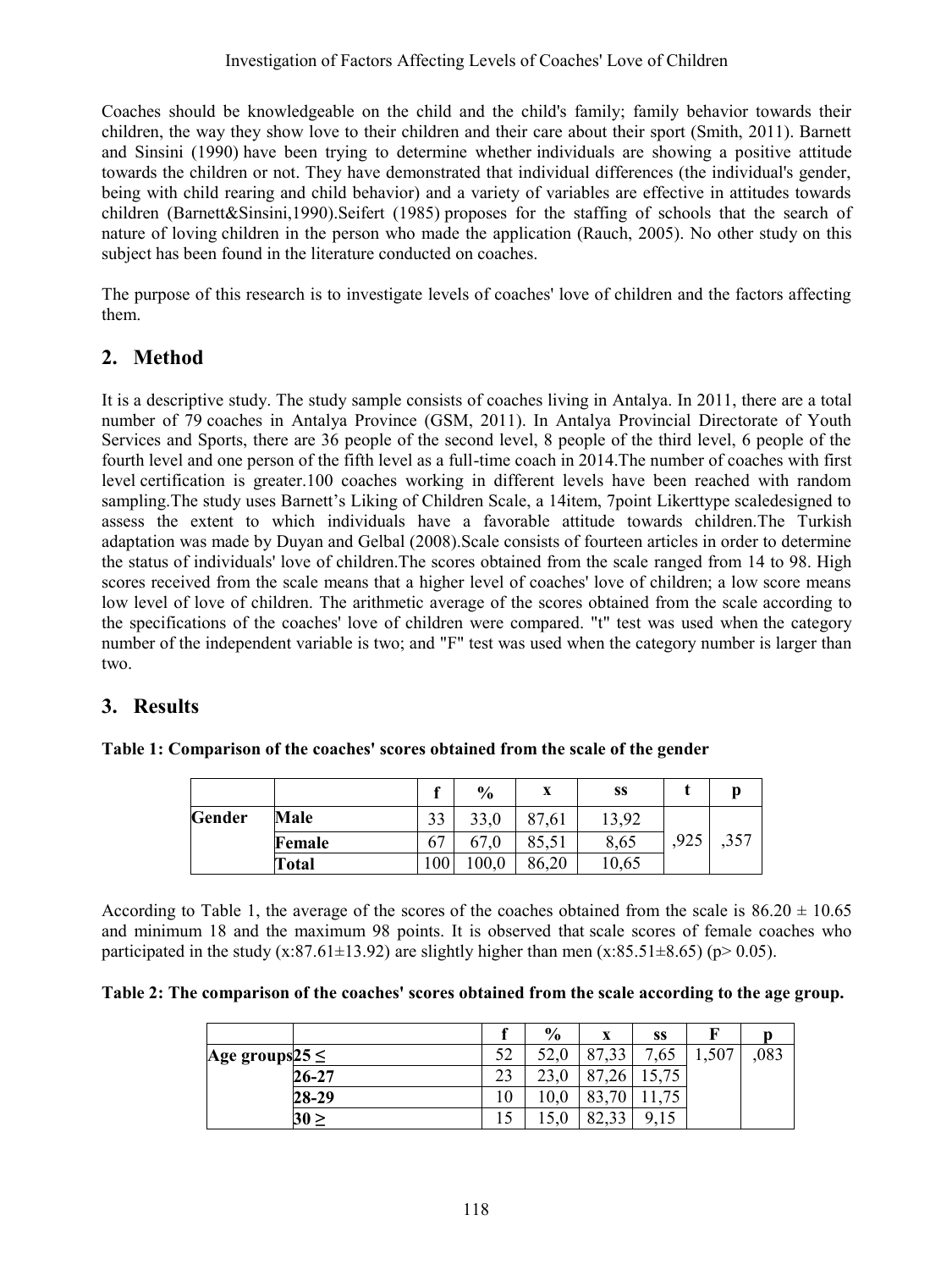According to Table 2, the scale scores of coaches who participated in the study are dropped ( $p$   $> 0.05$ ), depending on age; under 25 years of age (x: 87.33  $\pm$  7.65), 26-27 age group (x: 87.26  $\pm$  15.75), 28-29 age group (x:  $83.70 \pm 11.75$ ), and 30 years and older (x:  $82.33 \pm 9.15$ ).

**Table 3: The comparison of the coaches' scores obtained from the scale according to training** 

|                  |             |    | $\frac{0}{0}$ | X | SS                     |  |
|------------------|-------------|----|---------------|---|------------------------|--|
| <b>Education</b> | high school |    | 4.0           |   | 85,75   10,966   0,932 |  |
| level            | university  | 96 | 96,0          |   | 86,22 10,703           |  |

According to Table 3, 4% of surveyed coaches are high school and 96% are university graduates. When the average of the scale scores of the coaches participating in the study according to the education level are examined; it shows an increase ( $p$  > 0.05) from high school graduates (x:  $85.75 \pm 10.96$ ) towards university graduates (x:  $86.22 \pm 10.70$ ).

#### **Table 4: The comparison of the coaches' scores obtained from the scale according to their father's education level**

|           |                |    | $\frac{6}{9}$ | X     | SS   |      |     |
|-----------|----------------|----|---------------|-------|------|------|-----|
| father's  | literate       |    | $1.0\,$       | 89.00 | 0.0  | ,283 | 198 |
| education | primary school | 16 | 16.0          | 86,69 | 8.95 |      |     |
| level     | middle school  | 38 | 38.0          | 88.79 | 6.39 |      |     |
|           | high school    | 38 | 38.0          | 85.00 |      |      |     |
|           | university     |    | 7.0           |       |      |      |     |

According to Table 4, the average of the scores obtained from the scale decrease ( $p$  > 0.05) when the father's educational status increases through literacy (x:  $89 \pm 0.0$ ), primary (x:  $86.69 \pm 8.95$ ), middle (x: 88.79  $\pm$  6.39), high school (x: 85.00  $\pm$  13.71) and university right (x: 77.14  $\pm$  10.55).

#### **Table 5: The comparison of the coaches' scores obtained from the scale according to their mother's education level**

|                 |                |                | $\frac{6}{9}$ | X          | SS          | F                      |      |
|-----------------|----------------|----------------|---------------|------------|-------------|------------------------|------|
| mothers's       | literate       | $\overline{4}$ | 4,0           |            |             | $ 85,75 $ 8,65   1,187 | ,276 |
| education level | primary school |                | 17,0          | 86,29      | 8,22        |                        |      |
|                 | middle school  | 41             | 41,0          | 88,54 7,96 |             |                        |      |
|                 | high school    | 31             | 31,0          | 87,58      | 6,50        |                        |      |
|                 | university     |                | 7.0           |            | 66,43 22,77 |                        |      |

According to Table 5, the average of the scores obtained from the scale vary ( $p$  > 0.05) when the mother's educational status increases through literacy (x: 85.75  $\pm$  8.65), primary (x: 86.29  $\pm$  8.22), middle (x: 88.54  $\pm$  7.96), high school (x: 87.58  $\pm$  6.50) and university right (x: 66.43  $\pm$  22.77).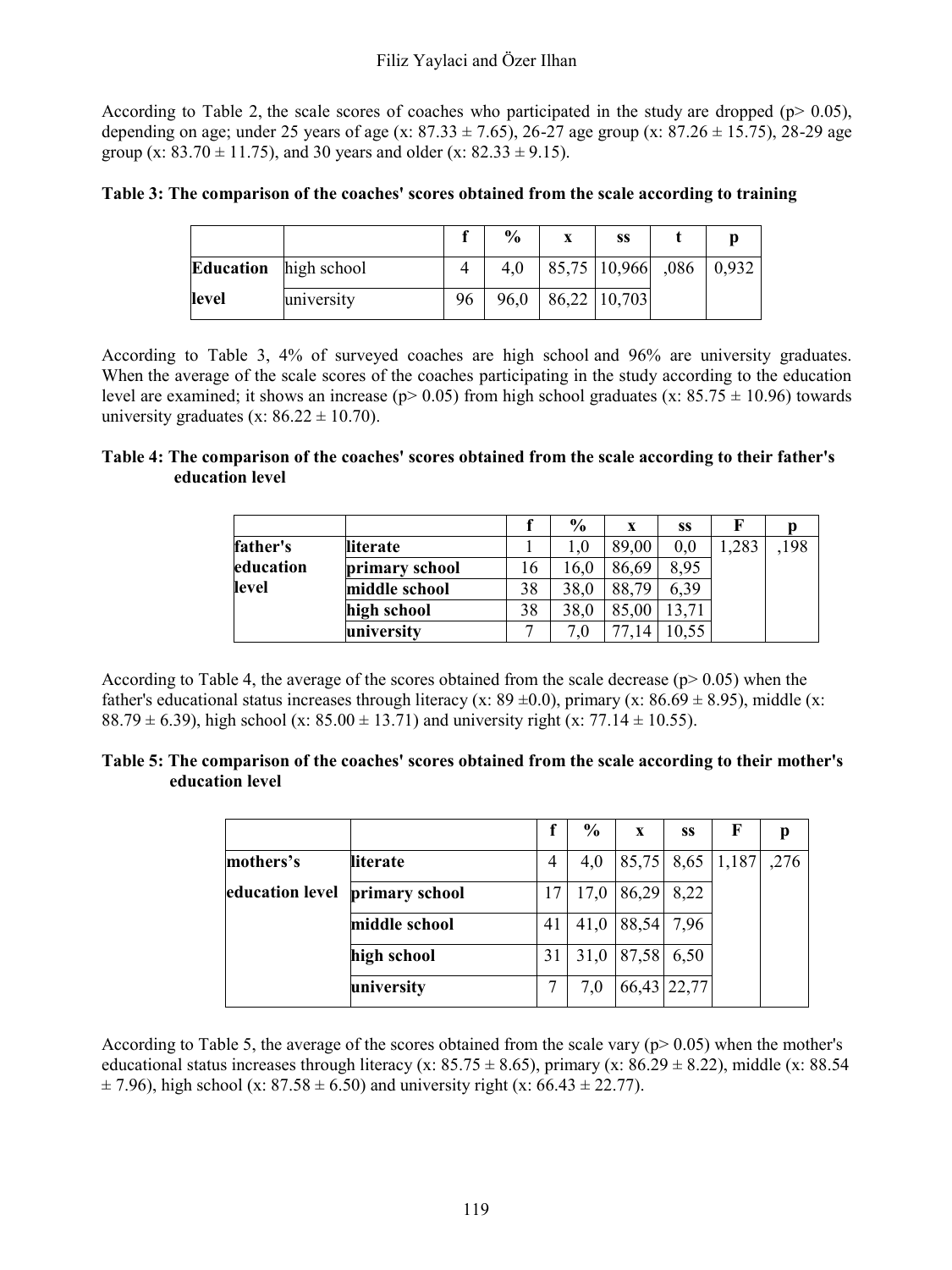#### **Table 6: The comparison of the coaches' scores obtained from the scale according to their economic situation.**

|           |           |    | $\frac{6}{9}$ | X          | SS          | F                 |      |
|-----------|-----------|----|---------------|------------|-------------|-------------------|------|
| economic  | very bad  |    | 2,0           |            |             | 50,00 45,25 1,574 | ,063 |
| stiuation | bad       |    | 3,0           |            | 85,00 13,74 |                   |      |
|           | middle    | 44 | 44.0          | 88,98      | 6,58        |                   |      |
|           | good      | 43 | 43.0          | 85,98 8,35 |             |                   |      |
|           | very good | 8  | 8,0           |            | 81,63 11,28 |                   |      |

According to Table 6, scale scores drop ( $p > 0.05$ ) when the economic situation of the coaches ranges from middle level (x:  $88.98 \pm 6.58$ ) to very good (x:  $81.63 \pm 11.28$ ).

#### **Table 7: The comparison of the coaches' scores obtained from the scale according to their interest in sports.**

|            |            | $\bullet$  | $\frac{6}{6}$ | $\mathbf{v}$<br>$\boldsymbol{\Lambda}$ | SS          |      | Ŋ   |
|------------|------------|------------|---------------|----------------------------------------|-------------|------|-----|
| sport type | individual | 48         | 48,0          |                                        | 85,83 12,53 | ,329 | 743 |
|            | team       | - ^<br>ے ر | 52,0          | 86,54                                  | 8,68        |      |     |

According to Table 7, scores from the scale is slightly lower  $(p>0.05)$  in coaches interested in individual sports (x:  $85.83 \pm 12.53$ ) compared to coaches dealing with team sports (x:  $86.54 \pm 8.68$ ).

#### **Table 8: The comparison of the scale score based on the coaches' level.**

|                |         |      | $\frac{0}{0}$ | X                     | SS   | F |      |
|----------------|---------|------|---------------|-----------------------|------|---|------|
| coaches' level | 1.level | 56 I |               | 56,0 87,75 8,12 1,821 |      |   | .022 |
|                | 2.level | 34   | 34,0          | 83,59 14,35           |      |   |      |
|                | 3.level | Q    | 9.0           | 87,56                 | 6,36 |   |      |
|                | 4.level |      |               | 6,00                  |      |   |      |

According to Table 8, the scale scores are higher (Table 8) in the first level coach (x:  $87.75 \pm 8.12$ ) compared to the fourth level coach (x:  $76.00 \pm 0.0$ ). When comparing the document of the coaches participating in the research and scores taken from the scale, differences were statistically significant (p  $(0.05)$ . Again, the first level (n = 56, x: 87.75  $\pm$  8.12) and 2,3,4. description (n = 44, x: 84.23  $\pm$  13.03) compared taken together, including (t: 1.655 p = 0.101) were not statistically significant differences (p> 0.05).

### **Table 9: The comparison of the scores of coaches obtained from the scale according to the type of sport and range.**

|                    |             |     | levels of children love |      |               | Total |               |    |               |
|--------------------|-------------|-----|-------------------------|------|---------------|-------|---------------|----|---------------|
| Sport type/level   |             | low |                         | good |               |       | high          |    |               |
|                    |             |     | $\frac{0}{0}$           |      | $\frac{0}{0}$ |       | $\frac{0}{0}$ |    | $\frac{0}{0}$ |
| individual 1.level |             | 0   | 0.0                     |      | 20.0          | 20    | 80.0          | 25 | 100,0         |
|                    | 2,3,4.level |     | 4,3                     | Q    | 39,1          | 13    | 56.5          | 23 | 100,0         |
| team               | l.level     |     |                         |      | 22,6          | 24    | 77.4          | 31 | 0.00          |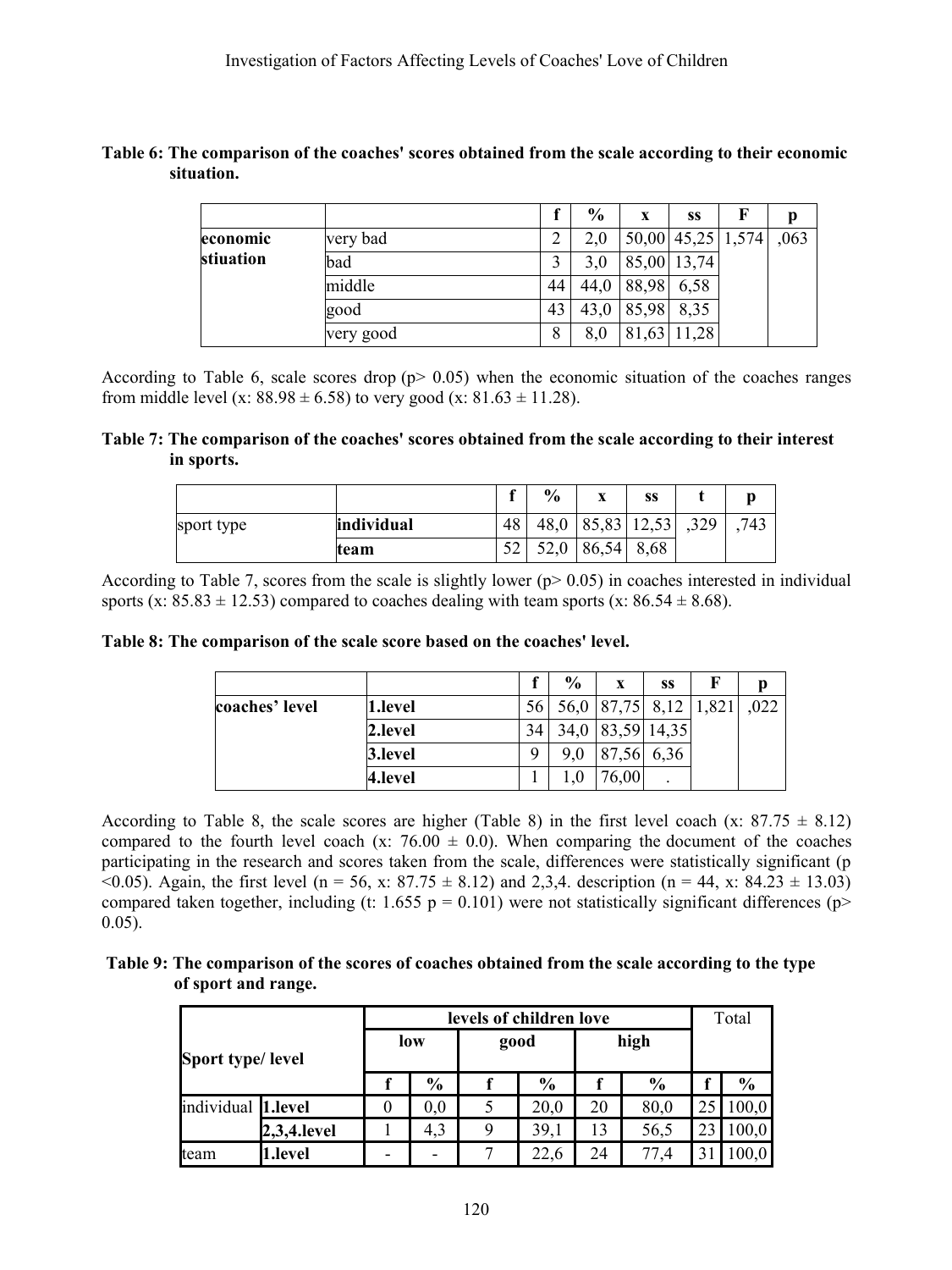| ., | $2,3,4$ .level | $\sim$ $\sim$<br>---- | 14<br>. . | hh<br>$\upsilon\upsilon$ | - -<br>- -<br>-- | $^{\prime\prime}$<br>100.0 | -<br>$\overline{\phantom{a}}$ |  |
|----|----------------|-----------------------|-----------|--------------------------|------------------|----------------------------|-------------------------------|--|

According to Table 9, 1. level coaches were found to have higher levels of children love in individual (80%) as well as in team sports (77.4%).2,3,4 Level Coaches involved in team sports (66.7%) reached higher children love. compared to the 2,3,4 level coaches involved in individual sports (56.5%).

# **4. Discussion**

According to the survey coaching profession is more preferred by men. When coaching level increases the number of coaches reduces. Coaching profession is carried out in both individual and team sports. Although it is required to be a high school graduate in order to be a coach, the majority of participants are university graduates. Ages range from 25-30 years of age. The majority of parents of coaches are middle school and high school graduates. The average of the scores obtained from the scale (x:  $86.20 \pm 10.65$ ) is high. No statistically significant difference was found when gender, age, education level, parents' educational status, economic status and sports depending on the type taken from the scale scores were compared ( $p > 0.05$ ). The differences were statistically significant ( $p \le 0.05$ ) when certificate level of the coaches and the scores obtained from the scale were compared. This is because the number of coaches in the first level (n = 56, x: 87.75  $\pm$  8.25); the second level (n = 34, x: 83.59  $\pm$  14.35); third level (n = 9, x:  $87.56 \pm 6.36$ ) and fourth level (n = 1, x:  $76.00 \pm 0$ ) are not equal.

There are studies in which individuals' levels of the love of children are compared according to some occupational groups. Teachers working in primary schools children according to their demographic and professional characteristics of teachers in a study comparing characteristics like gender and number of children they have found the child were no differences in the levels of love. However, in the 40-50 age group, married, have children and the children love the teacher who taught the class scores were higher (Gelbal&Duyan,2010).Again, communication skills of teachers in primary schools and children's emphatic tendencies like effect levels were studied. Teachers' communication skills along with the emphatic tendencies of children has been shown to increase the levels of love (Ugurlu, 2013).

In a study conducted on student nurses and children's love life were examined for clinical stress. The average scores of nurses' love of children have varied in the beginning and the end of the period. Students' stress levels and their impact on behavior like that of a child, it was emphasized that provide a positive experience in education (Altay&Toruner, 2014).Child and adult clinical nurses working in the socio demographic characteristics and (age, marital status, number of children, education level, study year, where they grow the family's number of individuals, economic status, place of residence, parental education and occupation, number of siblings, parents count of child is) the child was found a significant relationship between liking scores. Children with low scores of loving work of nurses in the department, these individuals have been shown to have problems communicating with patients (Tural et al., 2010). The factors affecting levels of pediatric nurses' love of the child was studied. The average scale scores of nurses love their children; children love working place with a score, age, having children, educational status, duties, working hours did not differ significantly between. However, children with scores like marital status, number of children cared for daily, kids games and kids know the difference between news tracking status was found to be significant (Erdem&Duyan, 2011).

Children of pre-school teachers and other branches like some of the variables in terms of levels was studied. In the study of child development and pre-school teachers, like other branches averages were higher in children by teachers. However, teachers' age, marital status and other demographic characteristics, such as having children, like children did not make a significant difference in the levels have been identified (Cakmak, Elibol, Erdem, 2014). Preschool teachers' speaking, listening and empathy skills, childlike behavior examined in terms of the other, a study of the child-loving teachers communicating with children in the speaking, listening and empathy skills that takes into consideration were observed (Saltalı & Erbay, 2013).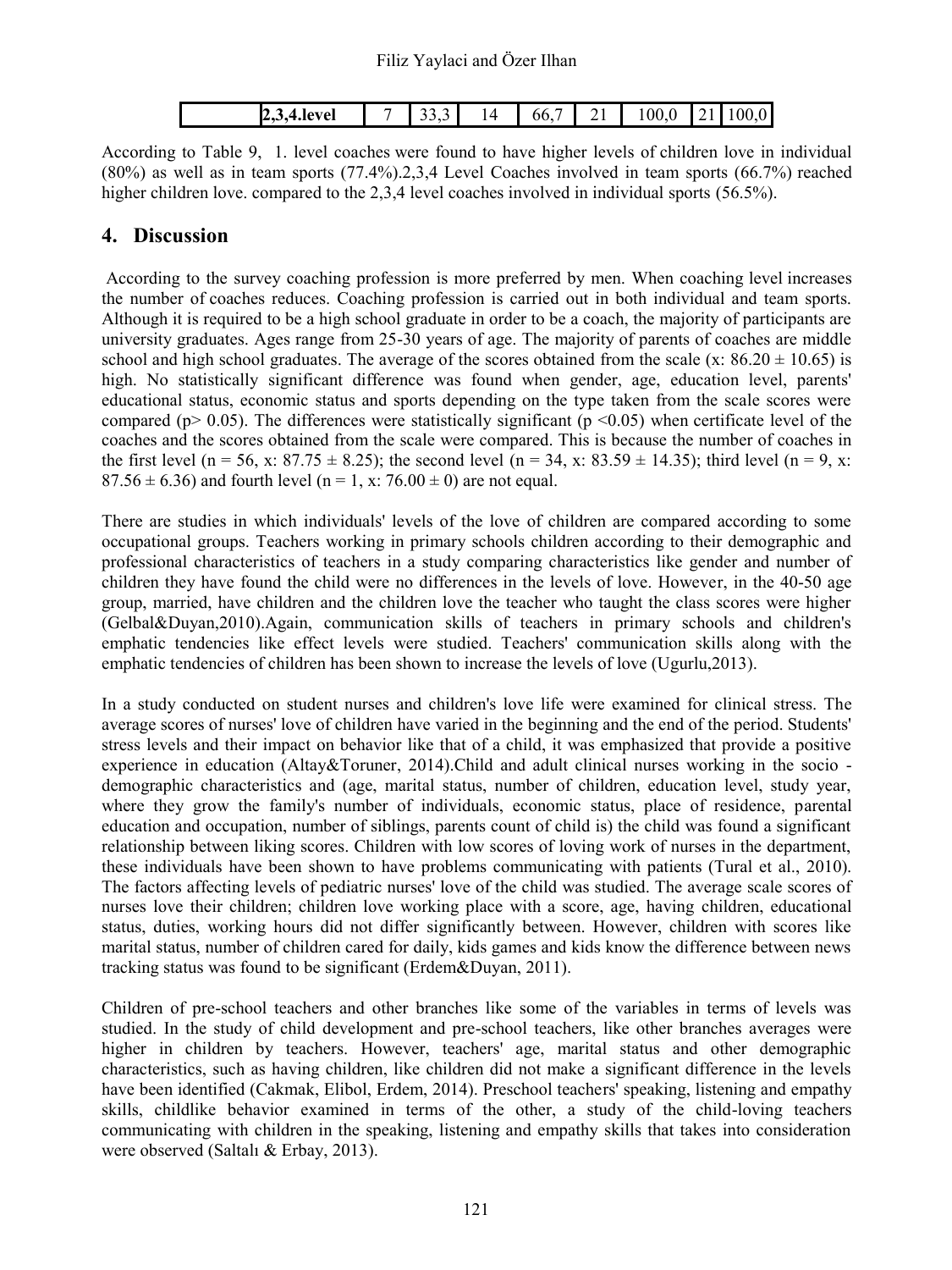Coaches' and referees' empathy conditions, were investigated for various sports branches. Individual and team sports referee and coach when viewed in terms of empathy, there is no significant difference between the scores. In terms of gender women have more empathetic approach than men. Differences between the level of empathy with what is done in the sport while sporting mandate to arbitrate Coachingcause and sports have done previously with no statistically significant differences were found between empathy (Ozturk, 2004).

In this case, Coach of the (x:86); pre-school teachers (x:85), primary school teachers (x: 84), pediatric nurses  $(x:82)$  compared the child is understood that higher levels of love (Saltal $\&$ Erbay,2013; Duyan&Gelbal,2011; Altay&Toruner,2014; Erdem&Duyan,2011).

# **5. Conclusion**

In conclusion, in this study, individual sports and team sports in the priority 1 and priority 2,3,4 stage coach of the children were found to have high levels of love. Coaches liking child, rather than the level of socio-demographic characteristics, personal development and professional qualifications can be said to determine.

### **Suggestions**

The recommendations in line with the results from this study are: Lessons about children love and behavioral strategies can be added to training programs in coaching courses. For example, Educational Psychology, Adolescent Psychology, Child Mental Health. Children love indicator is to implement of the children love and not to use affection as punishment. At the end of coaching training, an internship of communication and interaction with the children can be provided as a Graduation Project. The attribute liking children" should be sought for professional qualifications of Coaching. For this purpose, in the purchase of sports clubs coach, as a precondition to contractual clauses can be placed.

# **References**

- A.E.Y. (Coach Education Regulation), Official Journal Date: 16.08.2002 Official Journal Number: 24848 http://www.mevzuat.gov.tr/Metin.Aspx?mevzuatkod = 7.5.4152 & sourcexmlsearch = Entrance to the% C3% B6 & mevzuatilis ki = 0 23/07/2014
- Altay,N., Törüner, E.K. (2014). Determination of Student Nurses' Clinical Status of Stress Living and Loving Children. Dokuz Eylul University School of Nursing e-Journal, 7 (3), 166.
- Barnett, M.A., Sinsini, CS (1990).The initial validation of a scale liking of children. Journal of Personality Assessment, 55 (1-2), 161-167. Doi: 10.1207 / s15327752jpa5501 & 2\_15
- Çakmak, A., Elibol,F., Erdem,Y. (2014). Analysis of Some Factors Related to Pre-School Term Teachers Affecting the Status of Liking Children. International Journal Social Science& Education, 4 (2), 354.
- Duyan,V., Gelbal,S.(2008). Adaptation of Barnett Children Dislikes Scale to
- Turkish .Education and Science, Education and Science, 33 (148), 41.
- Erdem, Y., Duyan, V. (2011). Examining the factors affecting the level of child liking of pediatric nurses. Turkish Journal of Medical Sciences, 41 (2), 296.
- Ergun, M., Özdaş, A. (1997). Teaching Principles and Methods. Kaya Printing, Istanbul, 3.
- Gelbal,S., Duyan,V.(2010). The examination of the variables that influence the situation of primary school teachers like children.Hacettepe University Faculty of Education Journal, (38), 127-137.